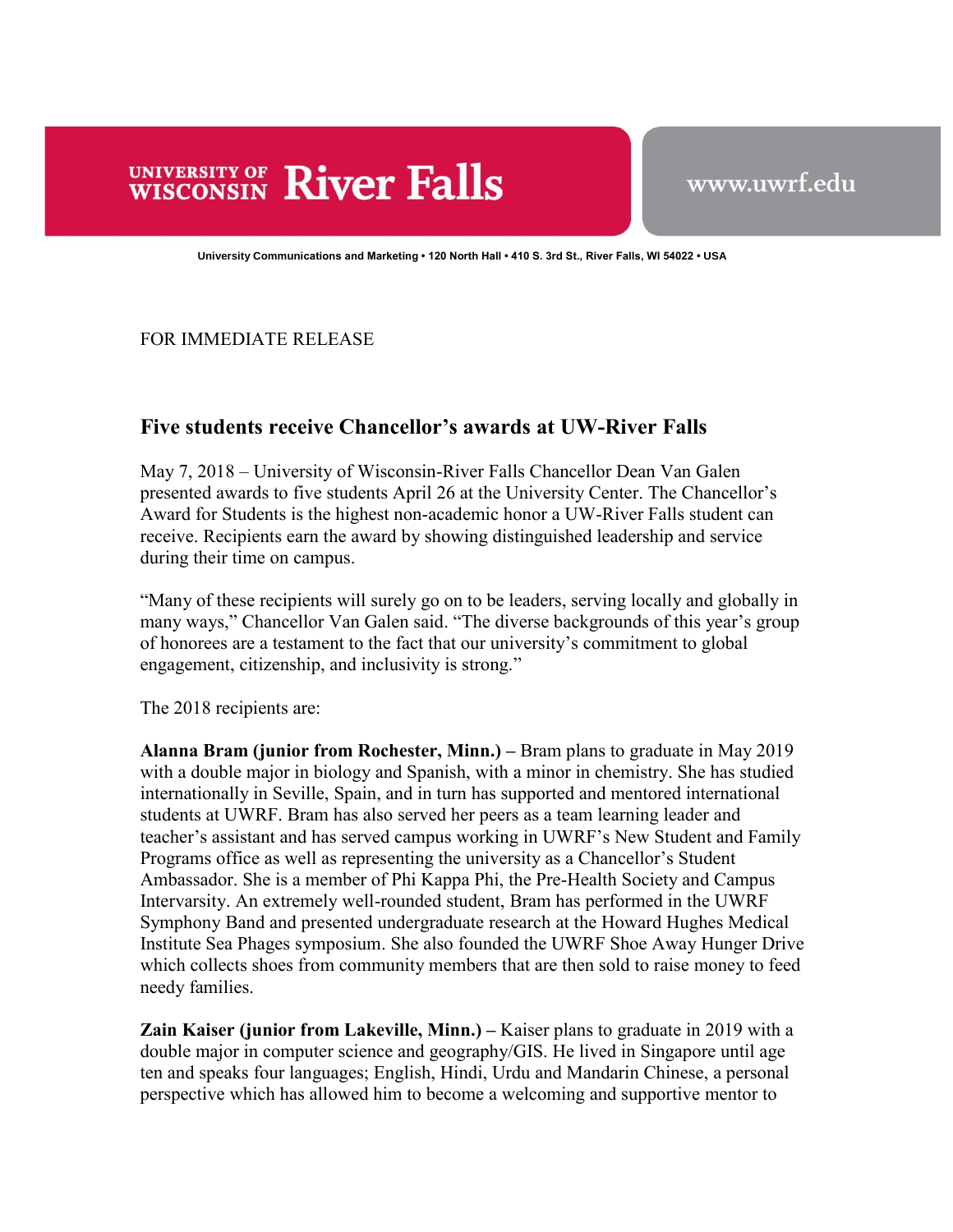UWRF's international students. He is a member of the Phi Kappa Phi honor society and has engaged in undergraduate research, working on a cluster computing project that directly benefits fellow students. He also participates in the UWRF "Love Your Melon" group which benefits pediatric cancer patients, and volunteers at "Be the Match" bone marrow registry drives, Feed My Starving Children and Habitat for Humanity. Kaiser also promoted student safety and bystander intervention programs while serving as a senator on the UWRF Student Government Association and represented UWRF in Washington D.C. to help lobby on student issues.

**Samantha Pedek (senior from Muscoda) –** Pedek, one of UWRF's Falcon Scholars, is a first-generation college student and will graduate May 12, the first member of her family to earn a college degree. She has worked with the IceCube Neutrino Observatory and has traveled to McMurdo Station in Antarctica and the South Pole for her research. She has also done undergraduate research through Stockholm University in Sweden and at NASA's Goddard Space Flight Center. She is treasurer, vice president and regional representative for UWRF's Society of Physics Students club and twice presented at the Women in Physical Sciences Conference. Pedek has supported her peers as a learning assistant and actively engaged in public outreach in the community. She has volunteered at "Girls in STEM" events which encourages middle and high school girls to consider pursuing careers in science.

**Kristy Strain (junior from Rochester, Minn.) –** Strain plans to graduate in 2019 with a double major in accounting and business administration with a management option. She is active in Phi Kappa Phi, Beta Sigma Gamma and the UWRF Accounting Society, which she serves as president. She is a Chancellor's Student Ambassador and is on the UWRF First-Year Leadership Development and Service Committee. She has made contributions to improving the admissions process for prospective student visitors through her work with the UWRF Admissions office. She has volunteered at both Allina Health and Hospice and Hudson Hospital and Clinic, working with patients in challenging states and serious illnesses. Strain has interned with Clifton Larson Allen LLP in Minneapolis and also secured an internship with the River Falls Area Hospital. She will travel to Europe as part of UWRF's Semester Abroad campaign in the fall where she will study the Austrian health care system.

**Abby Wendt (senior from Green Bay) –** Wendt will graduate May 12 with a double major in business administration and marketing/sales and a minor in communications. She has served campus as an elected student leader since her freshman year and is currently president of the UWRF Student Government Association (SGA). She also served the SGA as finance committee chair. She has represented the university on several UW System and State of Wisconsin legislative initiatives addressing student fee allocation policies and compliance, criminal background disclosure and freedom of expression. She has helped organize campus-wide events such as Mental Health Awareness Week and De-Stress Fest as well as the It's on Us campaign against sexual harassment. Wendt has studied abroad and is a staunch advocate on issues concerning diversity, community and self-care. She is also a member of the Professional Sales Club and DECA through which she has competed in regional, state and national competitions.